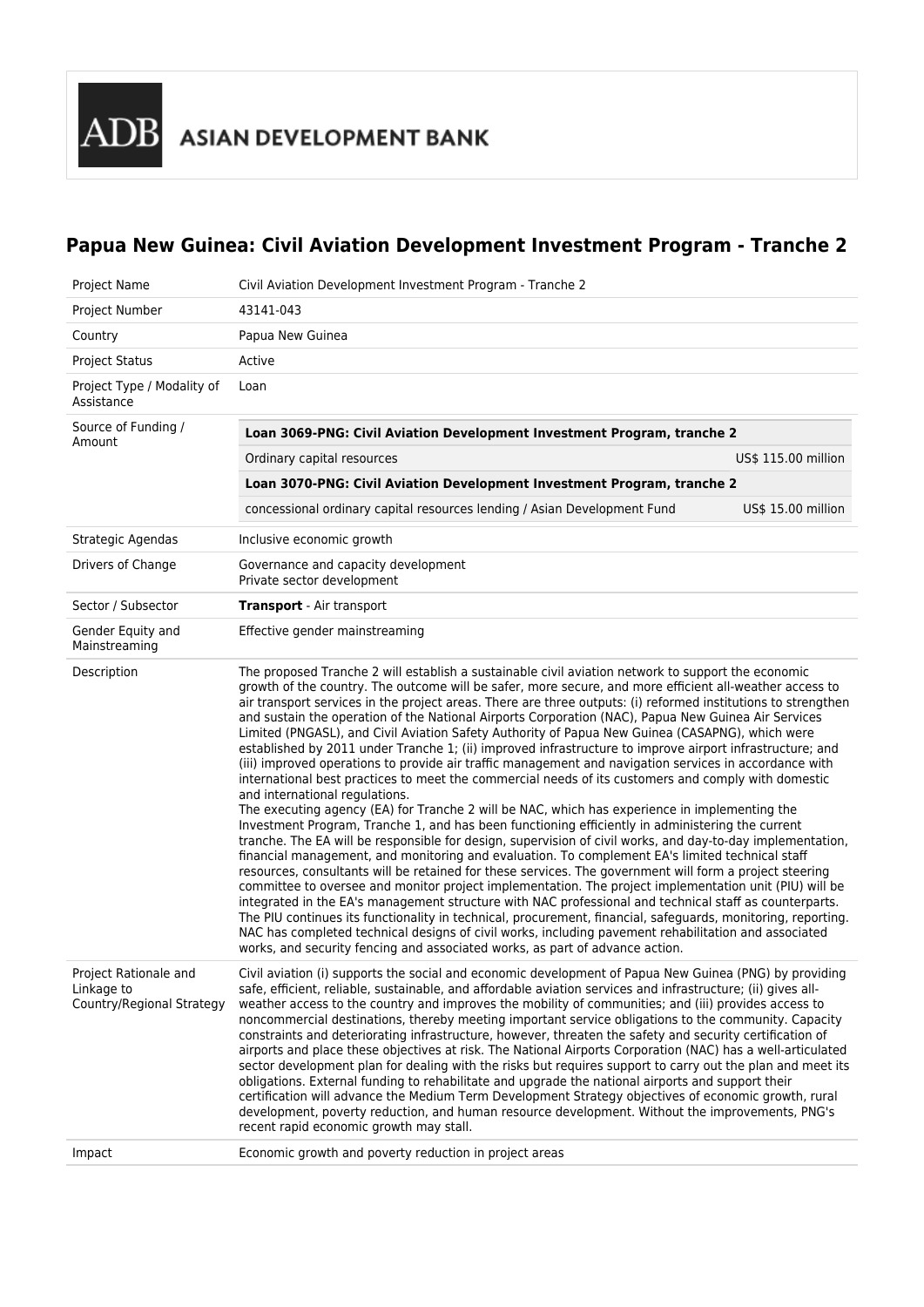# **Project Outcome**

| Description of Outcome                                                    | Safer, more efficient, and more accessible all-weather air transport services in the project areas                                                                                                                                                                                                                                                                                                                                                                                                                                                                                                                                                                                                                                                                  |
|---------------------------------------------------------------------------|---------------------------------------------------------------------------------------------------------------------------------------------------------------------------------------------------------------------------------------------------------------------------------------------------------------------------------------------------------------------------------------------------------------------------------------------------------------------------------------------------------------------------------------------------------------------------------------------------------------------------------------------------------------------------------------------------------------------------------------------------------------------|
| Progress Toward Outcome                                                   | Eight contracts awarded (5 civil works and 3 goods contracts) and are currently implemented.<br>ADB in July 2016 issued its no objection for the last civil works contract for Buka Airport Security<br>Fence Installation. Contract award expected in October 2016. These contracts includes<br>improvements in runways, terminal buildings and security fencing around the airports.                                                                                                                                                                                                                                                                                                                                                                              |
| <b>Implementation Progress</b>                                            |                                                                                                                                                                                                                                                                                                                                                                                                                                                                                                                                                                                                                                                                                                                                                                     |
| Description of Project Outputs                                            | 1. Reformed Institutions<br>(i) Sustainable and focused operational units established for airports, air traffic services, property<br>development, and regulatory oversight.<br>2. Improved Infrastructure<br>(i) Airside infrastructure meets safety and security certification requirements.<br>(ii) Airside infrastructure and land-side facilities meet future operational and capacity<br>requirements.<br>(iii) Airport maintenance practices improved.<br>3. Improved Operations<br>(i) Equipment for communications navigation and surveillance equipment modernized to meet air<br>traffic management.                                                                                                                                                     |
| Status of Implementation<br>Progress (Outputs, Activities, and<br>Issues) | 1. Three entities NAC, PNGASL and CASAPNG established.<br>Training and capacity building plans agreed and implementation currently ongoing. Female staff<br>in NAC undergoing relevant training programs. Female PNGASL staff are attending trainings and<br>capacity building programs financed through the loan.<br>2. (i) $\&$ (ii) Eight contracts awarded (5 civil works and 3 goods contracts) and are currently<br>implemented. These contracts includes improvements in runways, parking aprons, terminal<br>buildings and security fencing around the airports.<br>(iii) Not started.<br>3. (i) Six fire trucks have been procured and three more will be added before Sept 2017. Three<br>contracts (HF, VHF & SSR) were awarded for CNS/ATM in Feb 2016. |
| Geographical Location                                                     |                                                                                                                                                                                                                                                                                                                                                                                                                                                                                                                                                                                                                                                                                                                                                                     |

## **Safeguard Categories**

| Environment              |  |
|--------------------------|--|
| Involuntary Resettlement |  |
| Indigenous Peoples       |  |

## **Summary of Environmental and Social Aspects**

| Environmental<br>Aspects                                          | Proposed pavement improvements and security fencing works will not result in any significant adverse<br>environmental impact. All potential environmental impacts can be adequately mitigated and managed, and<br>will be monitored. An environment assessment and review framework prepared for the Multitranche Financing<br>Facility and an Initial Environmental Examination, incorporating an environmental management and<br>monitoring plan, has been prepared for all the subproject sites. The assessment procedures comply with ADB<br>Safequards Policy Statement requirements (2009). The project is classified category B for environment. |  |  |  |
|-------------------------------------------------------------------|---------------------------------------------------------------------------------------------------------------------------------------------------------------------------------------------------------------------------------------------------------------------------------------------------------------------------------------------------------------------------------------------------------------------------------------------------------------------------------------------------------------------------------------------------------------------------------------------------------------------------------------------------------|--|--|--|
| Involuntary<br>Resettlement                                       | Tranche 2 is not expected to involve land acquisition and resettlement impacts, as all subproject works will be<br>undertaken within NAC or state owned land and the engineering design has been revised, such as<br>realignment of fencing at Buka, to avoid resettlement impacts. In case any unanticipated impacts are<br>identified during construction, a resettlement plan will be prepared according to the resettlement framework.<br>The project's involuntary resettlement classification is category C.                                                                                                                                      |  |  |  |
| Indigenous Peoples                                                | Tranche 2 works will be undertaken within existing airport locations on NAC or state owned land without any<br>impacts on customary land and are not expected to have adverse impacts on or target any distinct or<br>vulnerable ethnic or tribal group. All subprojects will be implemented in a culturally appropriate and<br>participatory manner. The project's classification is category C on indigenous peoples.                                                                                                                                                                                                                                 |  |  |  |
| <b>Stakeholder Communication, Participation, and Consultation</b> |                                                                                                                                                                                                                                                                                                                                                                                                                                                                                                                                                                                                                                                         |  |  |  |

During Project Design Consultations were held with provincial administration in subproject sites. Since there are no village communities around the immediate proximity of subproject sites and since all civil works will be carried out within NAC owned land, consultations were not considered beyond the airport perimeter area.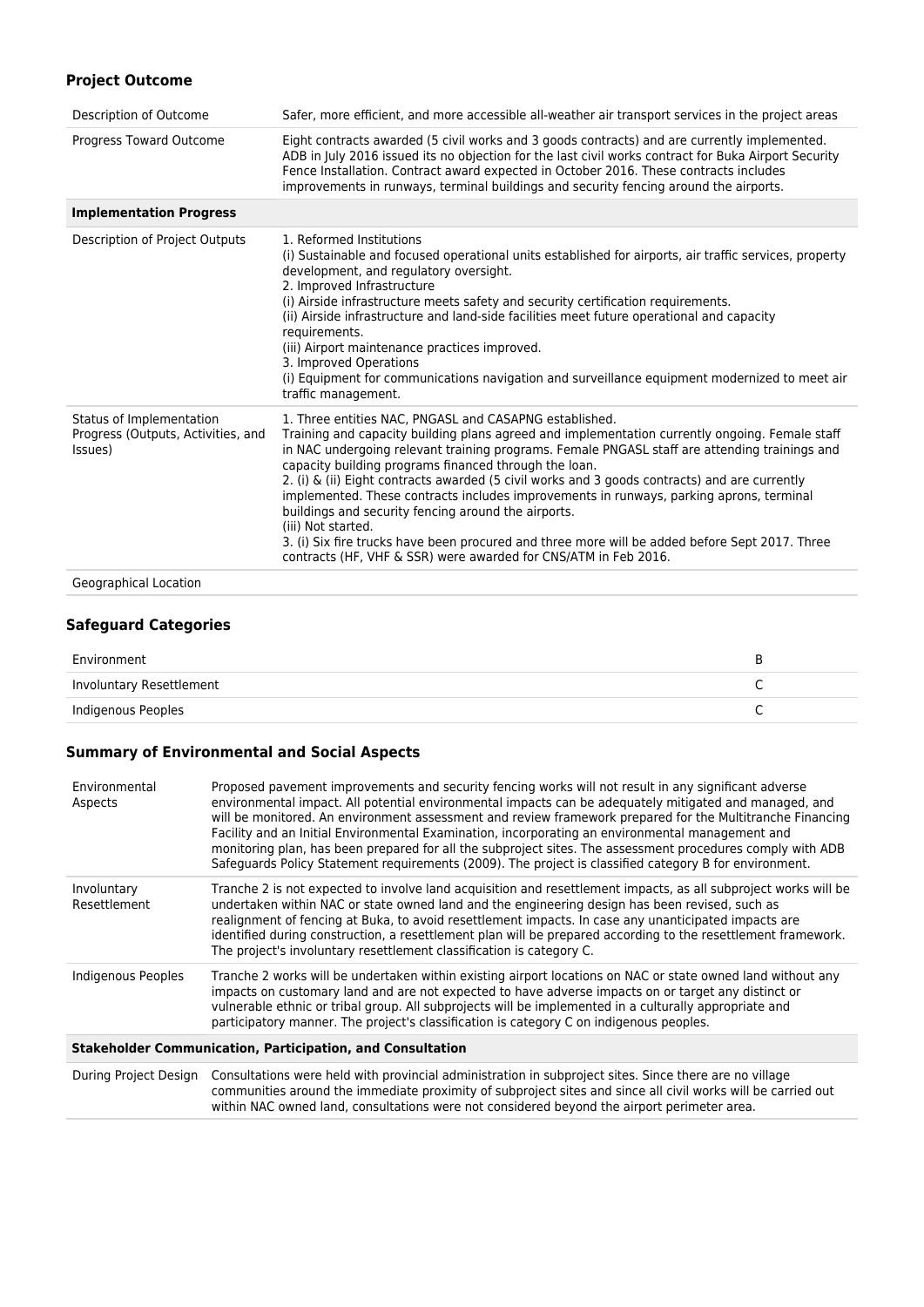During Project Implementation NAC shall ensure that projects financed under the Facility do not have any indigenous people's impacts within the meaning of the Safeguard Policy Statement. In the event that project(s) do have any such impacts, NAC shall take all steps required to ensure that the project complies with the applicable laws and regulations of Papua New Guinea and the SPS. Tranche 2 works will be undertaken within existing airport locations on NAC or state owned land without any impact on customary land and are not expected to have adverse impacts on or target any distinct or vulnerable ethnic or tribal group. All subprojects will be implemented in a culturally appropriate and participatory manner. The project's classification is category C on indigenous peoples. NAC will maintain a Social and Lands officer (36 person months) and engage a Social Safeguards and Gender Specialist (international consultant, 8 person months) to assist NAC to manage social safeguard aspects. They will (i) update the due diligence reports ensuring that subprojects do not involve social issues during construction, (ii) prepare safeguard plans, if any unanticipated impacts identified; (iii) develop and implement consultation, participation and communication plan or strategies; (iv) assist in setting up and managing grievance redress mechanism; (v) identify, assess and mitigate any adverse social impacts; and (vi) prepare monitoring reports and assist in disclosure of relevant documents in line with ADB requirements.

#### **Business Opportunities**

| Consulting<br>Services | The government will form a project steering committee to oversee and monitor project implementation, including<br>policy guidance and coordination, technical design and tendering, progress reports and audited accounts. The EA<br>will be responsible for design, supervision of civil works, and day-to-day implementation, financial management,<br>and monitoring and evaluation. To complement EA's limited technical staff resources, consultants will be retained<br>for these services, in accordance with ADB's Guidelines on the Use of Consultants (2010, as amended from time to<br>time). The PIU will be integrated in the EA's management structure with NAC professional and technical staff as<br>counterparts. |
|------------------------|------------------------------------------------------------------------------------------------------------------------------------------------------------------------------------------------------------------------------------------------------------------------------------------------------------------------------------------------------------------------------------------------------------------------------------------------------------------------------------------------------------------------------------------------------------------------------------------------------------------------------------------------------------------------------------------------------------------------------------|
| Procurement            | NAC will procure civil works, goods and equipment under a number of procurement packages through international<br>and national competitive bidding and shopping in accordance with ADB's Procurement Guidelines (2010, as<br>amended from time to time).                                                                                                                                                                                                                                                                                                                                                                                                                                                                           |

#### **Responsible Staff**

| Responsible ADB Officer    | Haider, Syed Hussain                                                                                                         |
|----------------------------|------------------------------------------------------------------------------------------------------------------------------|
| Responsible ADB Department | Pacific Department                                                                                                           |
| Responsible ADB Division   | Papua New Guinea Resident Mission                                                                                            |
| <b>Executing Agencies</b>  | <b>National Airports Corporation</b><br>IKINTAU@NAC.COM.PG<br>Level 1, Domestic Terminal, Port Moresby International Airport |

## **Timetable**

| <b>Concept Clearance</b>   |                          |
|----------------------------|--------------------------|
| Fact Finding               | ۰                        |
| MRM                        | 13 Jun 2013              |
| Approval                   | 25 Nov 2013              |
| <b>Last Review Mission</b> | $\overline{\phantom{0}}$ |
| Last PDS Update            | 29 Sep 2016              |

#### **Loan 3069-PNG**

| <b>Milestones</b> |                     |                         |                |                          |               |  |
|-------------------|---------------------|-------------------------|----------------|--------------------------|---------------|--|
|                   |                     | <b>Effectivity Date</b> | <b>Closing</b> |                          |               |  |
| <b>Approval</b>   | <b>Signing Date</b> |                         | Original       | <b>Revised</b>           | <b>Actual</b> |  |
| 25 Nov 2013       | 25 Feb 2014         | 16 Apr 2014             | 30 Sep 2017    | $\overline{\phantom{0}}$ | $\sim$        |  |

| <b>Financing Plan</b> |                                |                                     |            | <b>Loan Utilization</b> |                         |
|-----------------------|--------------------------------|-------------------------------------|------------|-------------------------|-------------------------|
|                       | Total (Amount in US\$ million) | Date                                | <b>ADB</b> |                         | Others   Net Percentage |
| <b>Project Cost</b>   |                                | 155.00   Cumulative Contract Awards |            |                         |                         |
| <b>ADB</b>            |                                | 115.00 25 Nov 2013   81.26          |            | 0.00                    | 71%                     |
| Counterpart           |                                | 40.00   Cumulative Disbursements    |            |                         |                         |